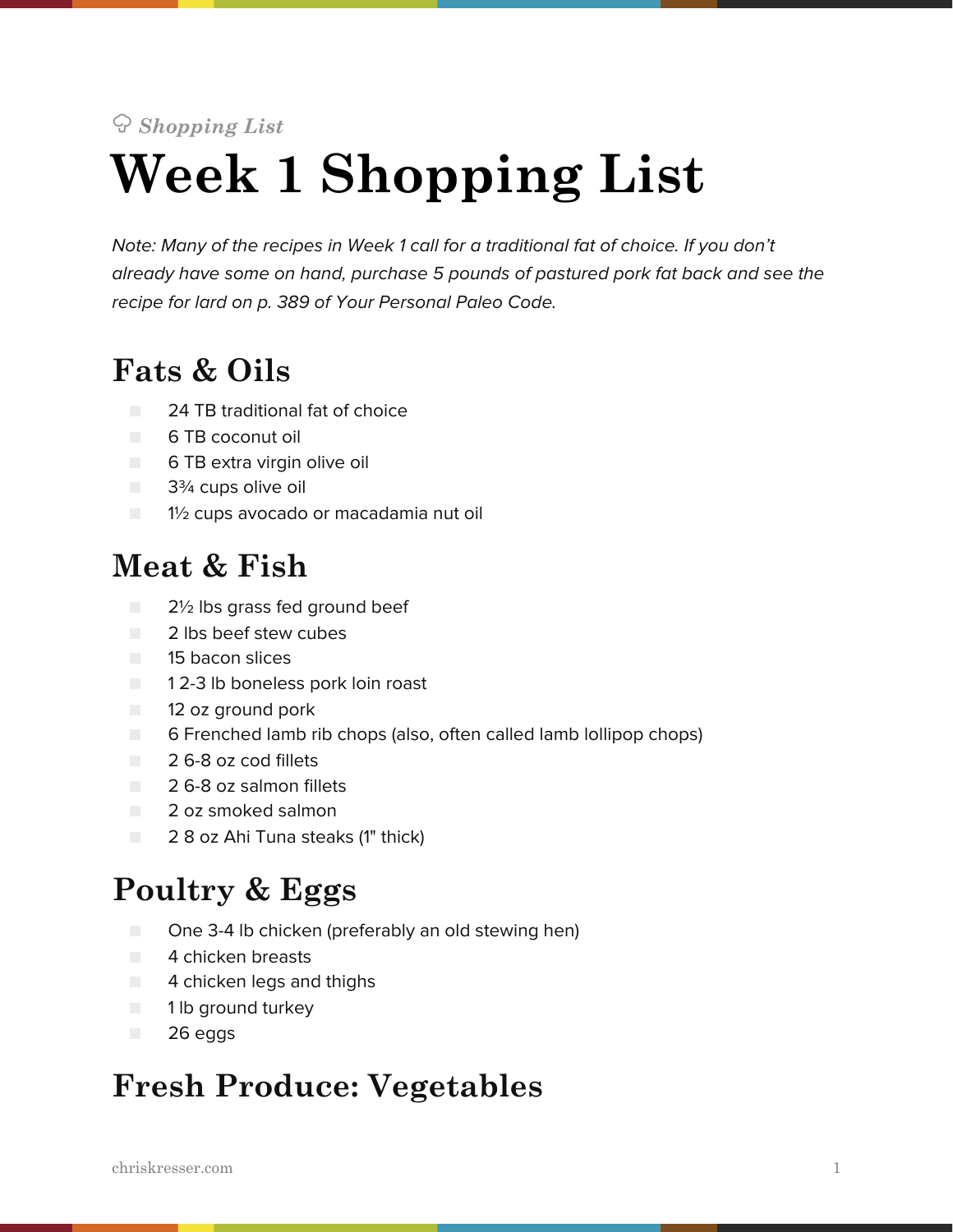- 3 bunches of kale
- 5 cups Swiss Chard
- 2 heads of romaine lettuce
- 16 cups mixed salad greens
- 1/2 lb fresh spinach
- 4 cups cabbage (any kind)
- 3 cups bok choy
- 2 heads of cauliflower
- 1 small broccoli
- 2 lbs carrots
- 6 onions
- **B** 3 yellow onions
- 3 red onions
- 1 green onion
- 11 shallots
- 5 green asparagus
- 8 stalks celery
- 2 medium eggplants
- 6 zucchini
- 5 acorn squashes
- 1 small or medium-sized butternut squash
- 3 red bell peppers
- 1 chili pepper
- 2 red chilies
- $\blacksquare$  1  $\frac{1}{2}$  lb mixed mushrooms
- 6 cups shiitake mushrooms
- 60 cloves of garlic (approx. 6 heads)
- 2 medium yuca (cassava) roots about 6-8 inches long
- 4 cups taro
- 2 tsp ground ginger
- 12 tsp fresh, grated ginger
- 2 tsp fresh thyme leaves
- 6 sprigs fresh thyme
- 2 bunches fresh parsley
- **THE 1 TB fresh sage leaves**
- 2 TB cilantro
- 2 TB fresh chives
- 3 TB fresh tarragon
- 3 large sprigs fresh rosemary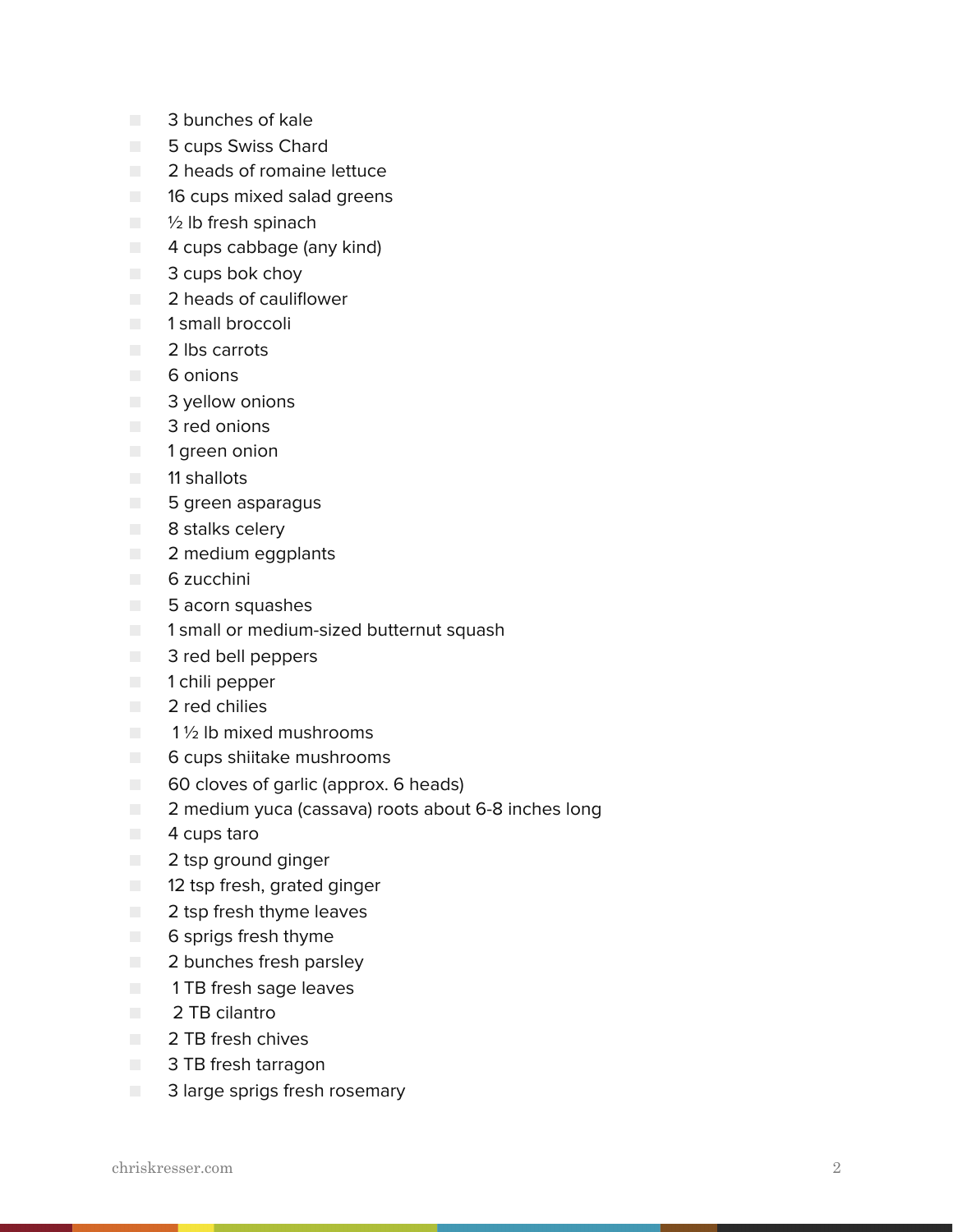- 4 bay leaves
- **The 7 kaffir lime leaves**
- 6 stalks lemongrass

#### **Fresh Produce: Fruit**

- 5 lemons
- 2 limes
- 1 small banana
- 1 green plantain
- 1 large red grapefruit
- 9 avocados
- 15 raspberries
- cup raisins

#### **Seasonings & Spices**

- sea salt
- white pepper
- 1 tsp dried thyme
- 2 tsp dried oregano
- 1 TB paprika
- 1 tsp cumin
- 2 tsp cumin seeds
- 1 tsp turmeric powder
- 3/4 tsp nutmeg
- 1 tsp fennel seeds (ground fennel if you don't have a mortar and pestle)
- 1/2 tsp ground fennel seeds
- 2 tsp coriander seeds
- 1½ tsp ground coriander
- <sup>1/4</sup> tsp cardamom
- 1½ TB Chinese Five Spice Powder
- 13 cloves
- ¼ tsp ground cloves
- 4 tsp cinnamon

#### **Nuts**

- ½ cup macadamia nuts
- $\Box$  1<sup>1</sup>/<sub>2</sub> cups crumbled walnuts or pecans